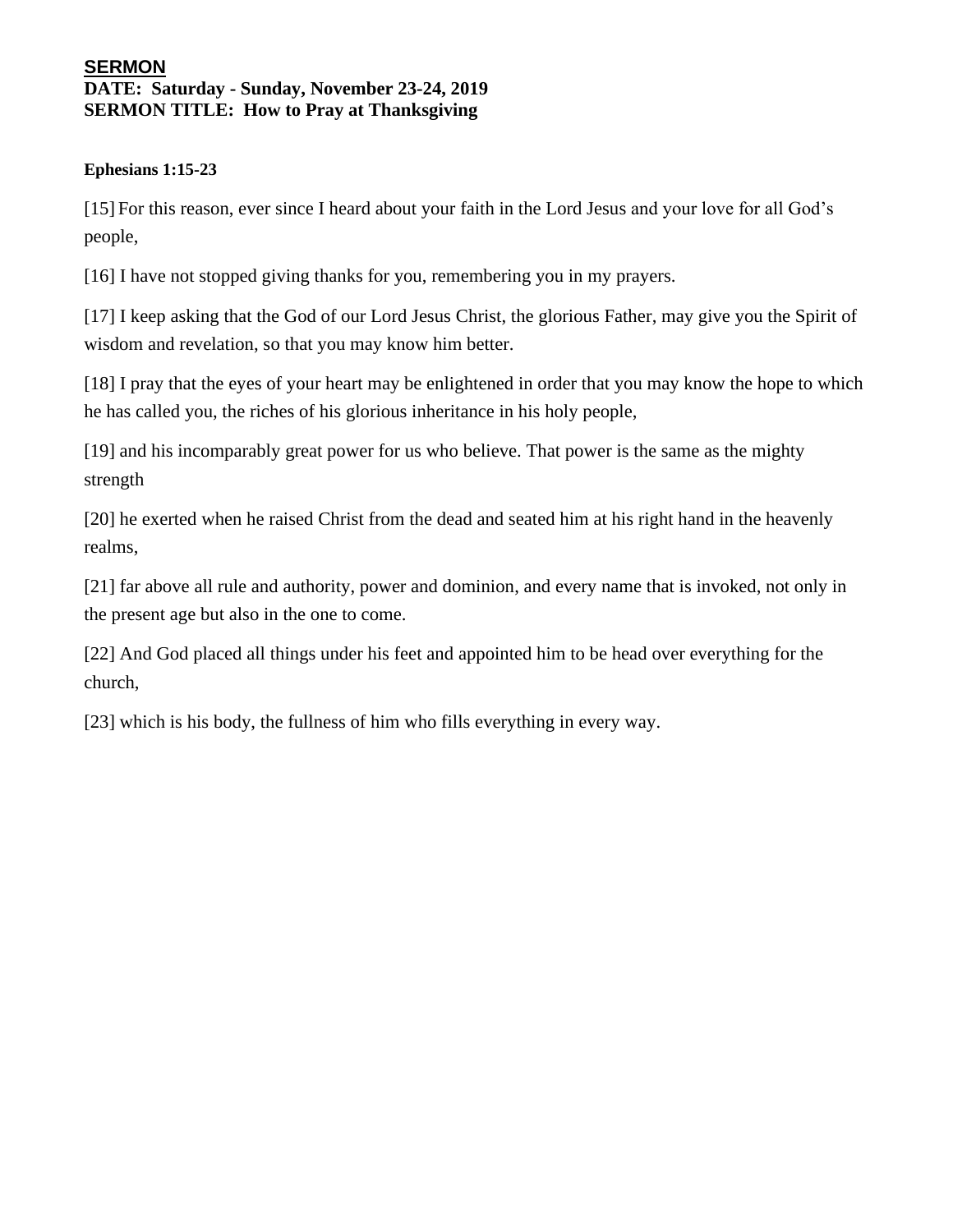## **November 23-24, 2019 Title: How to Pray at Thanksgiving**

#### **1. Thank God for the good others do.**

• For Paul, thanksgiving was the mark of Christian maturity.

## 2. **Pray positively.**

#### **3. Pray for life change.**

- To truly know God is to become like Him.
- To be like Christ is the goal of a life in Christ.

#### **4. Pray specifically.**

*.*

- To understand our <u>hope</u> which is confident expectation.
- To understand our rich inheritance.
- To understand our power the power that raised Christ from the dead *Ephesians 1:19-23!*
- **5. Pray to live as you are – a Child of God**.

# **Lagniappe**